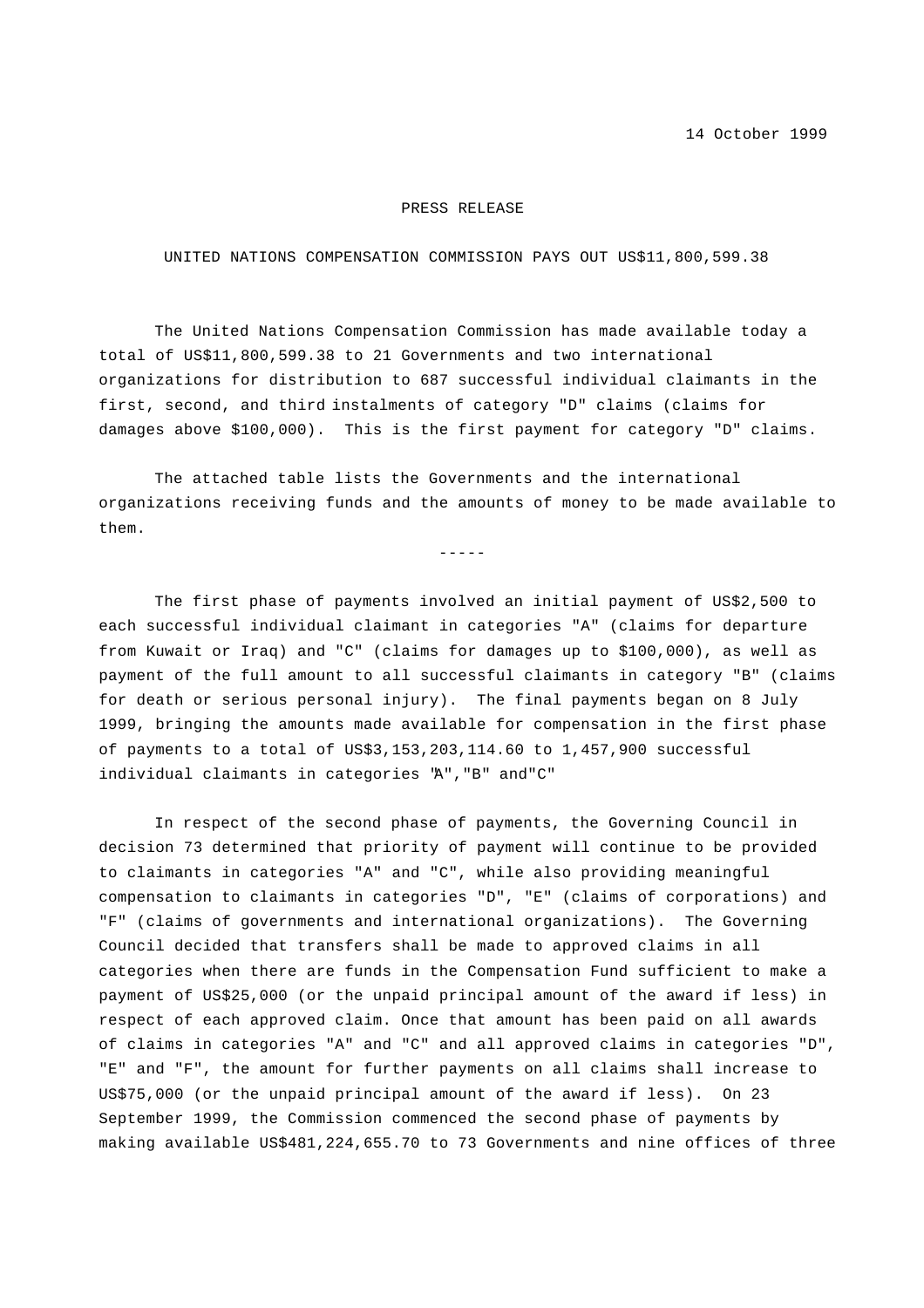international organizations for distribution to 167,730 successful claimants in categories "A", "C", "E" and "F".

Funds to pay the awards of compensation are drawn from the United Nations Compensation Fund which receives 30 per cent of the revenue generated from the export of Iraqi petroleum and petroleum products. Funds are made available in accordance with the "oil-for-food" mechanism established by Security Council resolution 986 (1995) and extended by Security Council resolutions 1111 (1997), 1143 (1997), 1153 (1998), 1210 (1998) and 1242 (1999).

The present payment brings the overall amount of compensation made available to date by the United Nations Compensation Commission to US\$3,646,667,679.65.

Further information about the Commission can be found on its website located at http://www.uncc.ch.